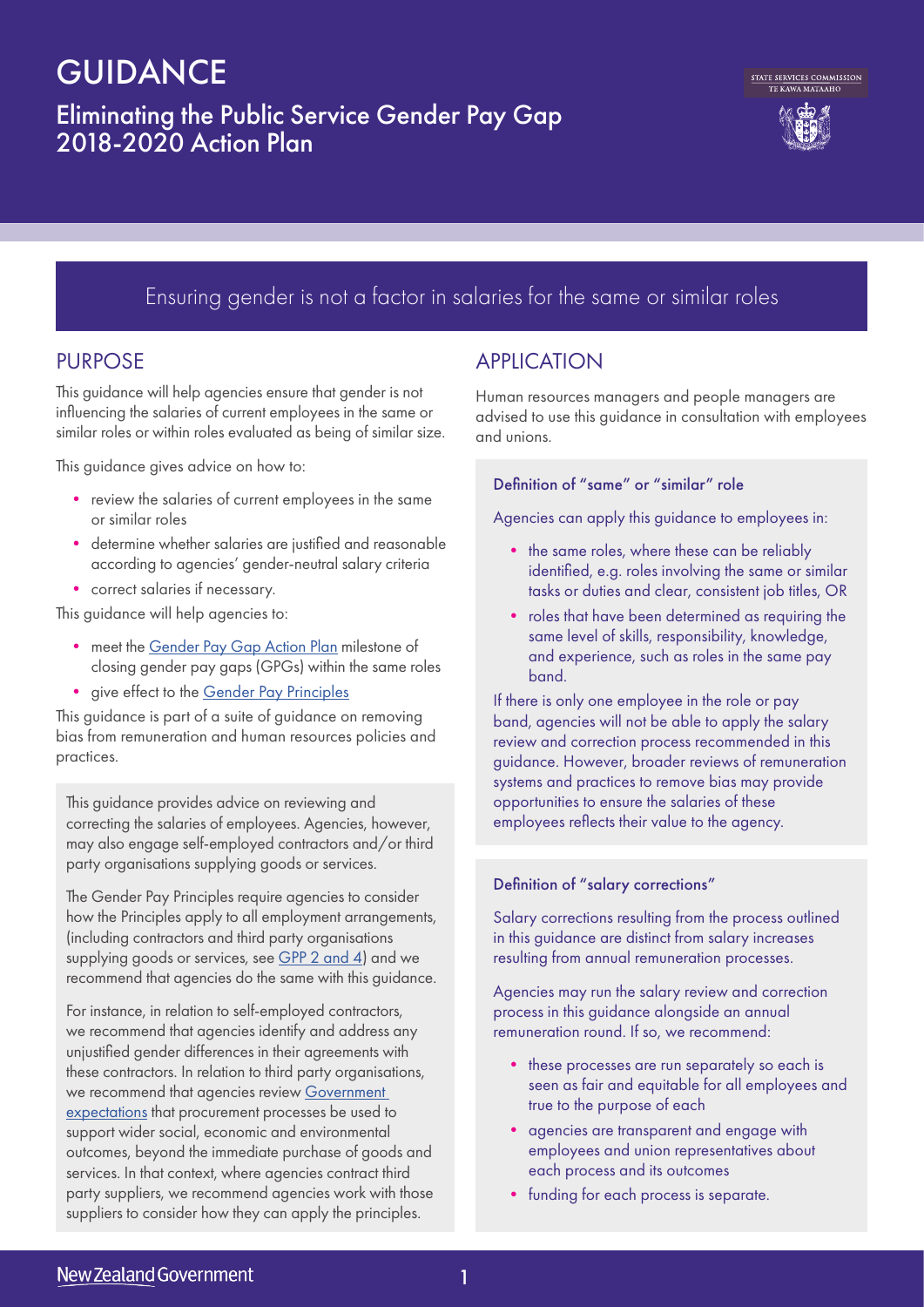### SUMMARY OF RECOMMENDATIONS

We recommend agencies take the following steps to ensure that gender is not a factor in the salaries within the same or similar roles:

- engage with their employees and unions
- decide whether to undertake this process within the same roles or within similar roles
- review salaries individually
- correct salaries if necessary
- keep gaps closed.

In taking these steps agencies should:

- be transparent and engage with employees and unions around the design and oversight of the salary review and correction process and its outcomes
- review the salaries of every employee individually to decide whether they are justifiable and reasonable against gender-neutral salary criteria and, if not, by how much to correct salaries
- include all employees in this process
- for comparison purposes use total remuneration
- make decisions on individual employees collaboratively
- inform decisions about individual employees with consistent employee, role and salary information
- ensure decisions on individual employees are objective, consistent and replicable
- ensure salary criteria are gender-neutral.

### TYPE OF ACTION REQUIRED

Agencies may not need to take all the actions in this guidance. The following scenarios will help agencies decide what level of action they should take.

### Scenario 1

Agencies operate a system of fixed salaries for entry and progression within roles. In this case, gender or other unjustifiable factors, such as ethnic bias, are unlikely to influence salaries.

Action: If there is any discretion in placing employees on pay scales or in progression rates, we recommend agencies that have not already done so review their salary data to ensure unjustified gender differences don't exist.

### Scenario 2

Agencies have already reviewed their salaries in line with this guidance and have:

• found that gender is not a factor in salary differences among employees within the same or similar roles; or • already corrected salaries, in line with this guidance, where differences could not be justified by their formal gender-neutral salary criteria.

Action: If they do not already do so, we recommend agencies monitor their salaries to ensure gender does not become a factor in salaries in the future.

### Scenario 3

In all other cases we recommend that agencies follow this guidance in full.

### Land Information New Zealand (LINZ) case study

#### Agency Context

Around half of LINZ employees are covered by a collective employment agreement. The majority of staff are paid on pay bands.

#### Initial GPG analysis

In 2018 LINZ analysed salaries by gender in the 17 bands of its new remuneration framework. It found that men were paid more on average than women in seven of these pay bands and women were paid more on average than men in 10 of these pay bands.

#### Comparing equity in pay practice

While its high-level statistical analysis did not point to gender disparities, LINZ understood that comparing average salaries can mask individual anomalies. LINZ undertook a regression analysis of female/male salaries to determine whether salary differences were explained by differences in performance and tenure but found this was not the case. As a result, it concluded the only way to identify pay anomalies for women is to review pay rates individually.

LINZ is working with the Public Service Association (PSA) to agree a process for:

- identifying salary anomalies within the same roles and roles evaluated as being the same size
- correcting salaries of employees that fall below those of comparable employees in the group.

### Keeping gaps closed

LINZ's has found that gender differences in starting salaries within bands don't typically exist but will continue to monitor trends in starting salaries by gender. The wider GPG action plan that LINZ is working on with the PSA aims to revisit the key drivers of pay differences across the organisation and establish a strategy that will have an enduring impact on all aspects of its GPG.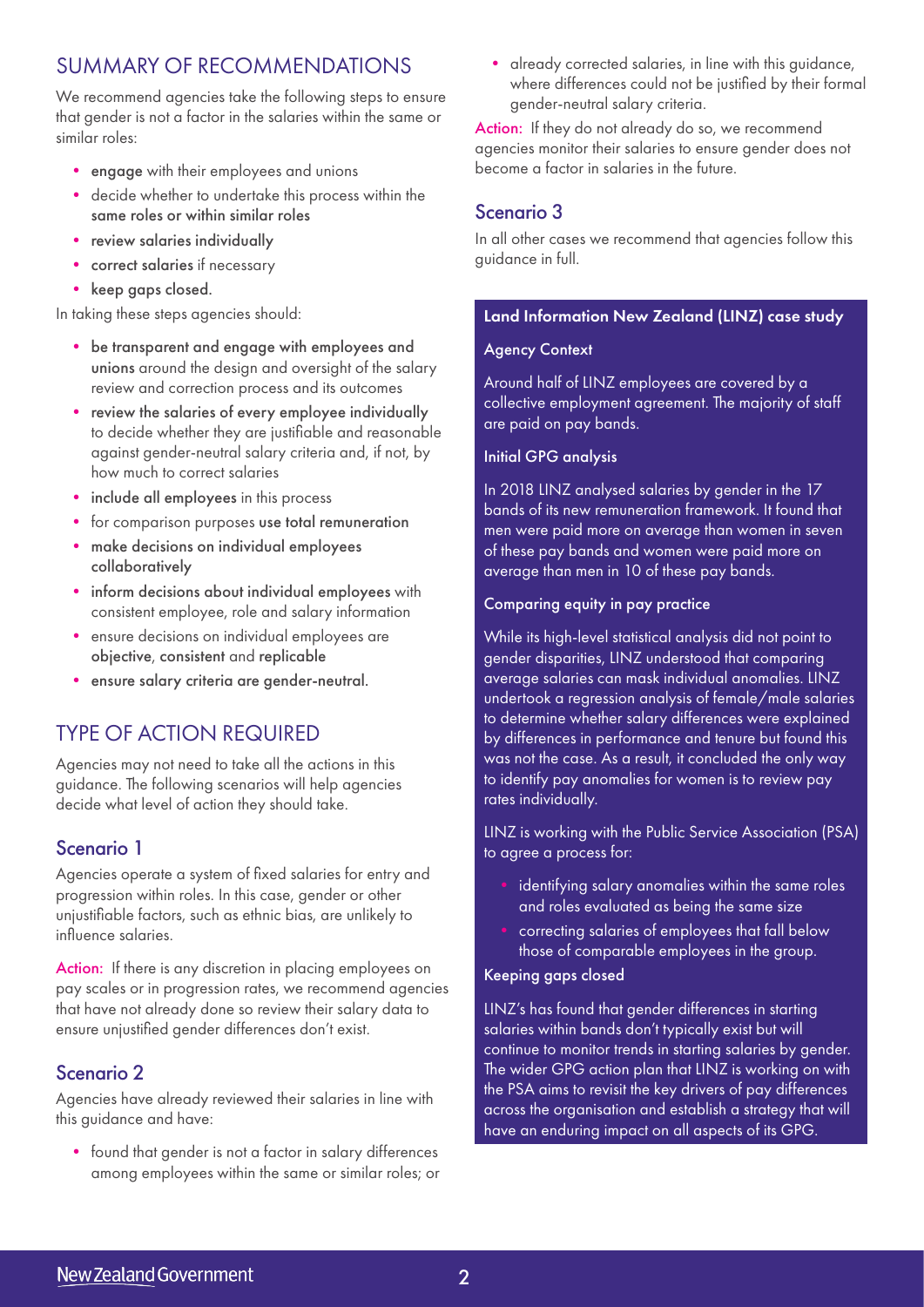# *Be transparent and engage with employees and unions*

Engagement with employees and unions should provide assurance that the salary review and correction process is designed and run fairly and delivers on its objectives. Agencies should be guided in their approach to engagement and transparency by the Gender Pay Principles.

We recommend agencies:

- take a proactive and collaborative approach to involving employees and unions from the earliest stages of developing their process
- are transparent about the process, its progress and its outcomes, within the bounds of privacy legislation.

Agencies can achieve this by involving employees and unions in the design and establishment of the process, in any oversight mechanisms and by sharing information on the outcomes.

To maintain the privacy of individual employees, information on outcomes may include anonymised information on the number and gender of employees whose salaries require correction, the average size of correction, and impact on the agency's overall GPG.

# *Review the salaries of every employee individually and decide the level of any salary correction individually*

Agencies should review every employee's salary to decide whether it is:

- justifiable and reasonable in line with the agency's gender-neutral salary criteria, such as skills, responsibility, knowledge, and experience
- consistent with the salaries of similarly skilled and experienced employees performing the same or similar roles.

If the salary review shows that an employee's salary is lower than can be justified according to the criteria above, agencies should also decide the level of correction for each employee individually.

Agencies may use the salaries of other similarly skilled and experienced employees in the role or band, in line with the agency's gender-neutral criteria, as an indicator of the appropriate salary level for each employee.

### Optional Measurement of GPGs

Larger agencies may find it useful to undertake an initial measurement of GPGs within the same or similar roles to help them plan their individual salary review and correction process. Measurement of GPGs can be undertaken within the same or similar roles that include at least 20 men and 20 women. Agencies may start their individual salary review and correction process within the roles with the highest measurable GPGs. Agencies can refer to the guidance on measuring GPGs.

Agencies should note, however, that even roles or pay bands without measurable GPGs may still include employees whose salaries are not justifiable and reasonable in line with an agency's gender-neutral salary criteria. Therefore, it is important that agencies also review the salaries of all employees, not just those in roles or pay bands with measurable GPGs.

# *Include all employees*

This review process should include all permanent, fixedterm employees, and casual (both full-and part-time) of all gender identities i.e. employees identifying as male or female and gender-diverse employees. Seconded employees should be included in the review process of their home agency.

While the purpose of this review process is to identify and address gender-based salary anomalies, this process may also identify salary anomalies caused by:

- ethnic or other forms of bias<sup>1</sup>
- aspects of salary systems or practices, such as placing internal hires lower in bands than external hires or groups of employees that have been placed in the wrong band.

As a result, agencies might find salary anomalies affecting its male and/or gender diverse employees, or a disproportionate number of employees of particular ethnicities. If this happens we recommend agencies correct the salaries of these employees.

We also recommend agencies consider amending any aspect of their salary systems or practices that are contributing to salary anomalies, as part of their wider work to close GPGs.

<sup>1</sup> Agencies should also note that gender and ethnic pay gaps compound, so that Māori, Pacific and Asian women and women from other ethnic groups are likely to experience wider pay gaps than European women.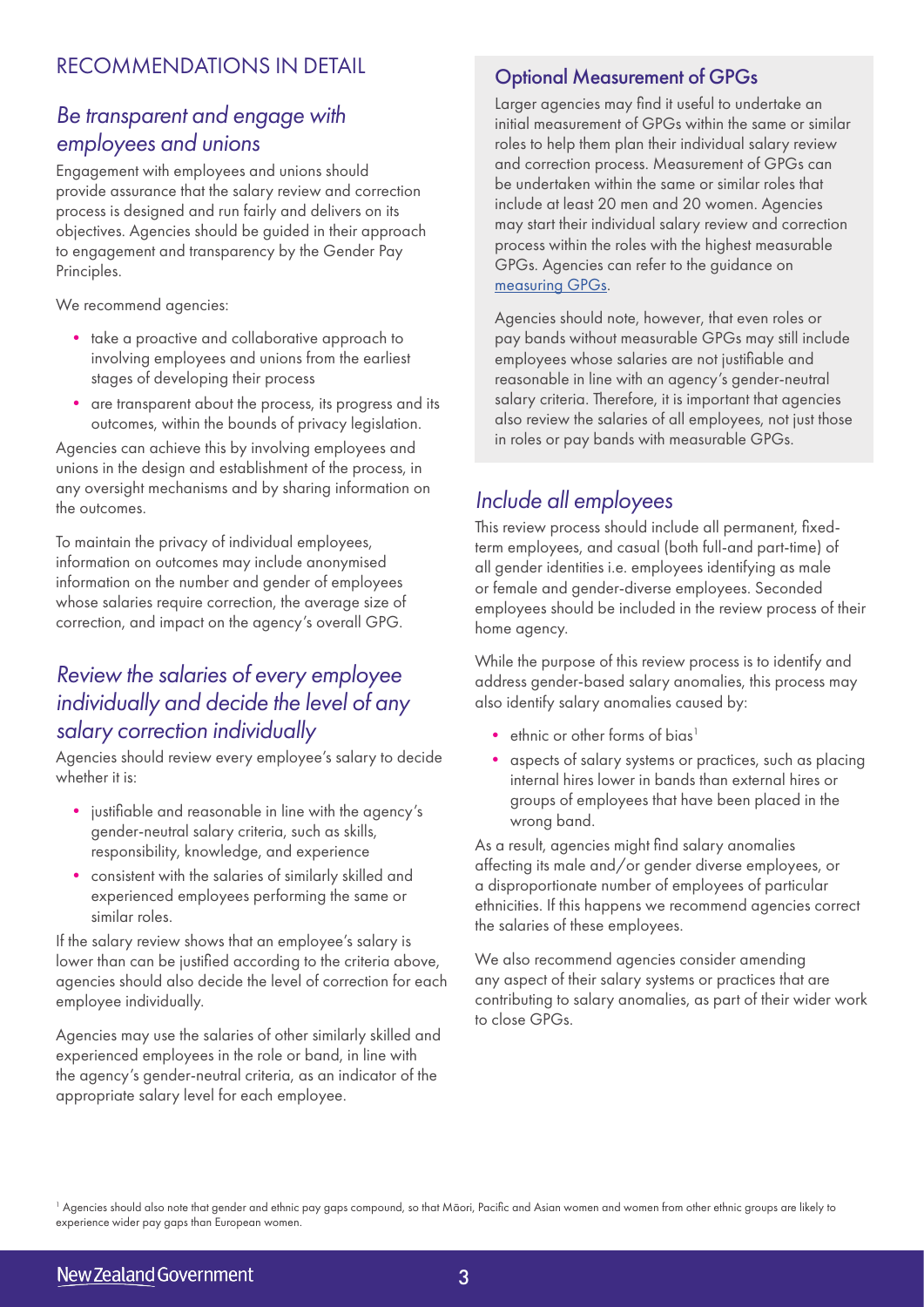### *Use total remuneration*

Agencies can choose an approach that reflects their remuneration structure. For example, an agency may include base pay (i.e. the fixed rate of ordinary pay for the job) and any additional fixed or discretionary remuneration, such as performance-related payments, allowances and other benefits attracting fringe benefit tax. Benefits can be excluded if they are available to all employees, such as a car park being provided to all employees in a role or pay band.

We recommend agencies record the definition of "remuneration" used in this process and how different types of remuneration have been treated.

To simplify review and ensure that remuneration is considered comparably, agencies can:

- choose a pay period or point in time and include all employees at that time
- translate the salary of part-time employees into the equivalent of a full-time annual salary. For instance, an employee working 30 hours a week in an agency where 40 hours is full-time will be working 0.75 of a full-time position. If the employee receives \$80,000 a year, equivalent full-time salary would be \$106,667 (\$80,000 divided by 0.75)
- give an annual monetary value to any non-monetary benefits. This is likely to have been done already for tax purposes.

We recommend agencies also consider addressing gender pay or representation differences in other income not included in the salary review and correction process outlined in this guidance. Other income might include such things as higher duties allowances, overtime or membership of superannuation schemes attracting an employer subsidy. For instance, if an agency finds gender or ethnic differences in the membership of a subsidised superannuation scheme, it could aim to increase membership of under-represented groups with some targeted promotion.

# *Make decisions about the salary of individual employees collaboratively*

Decisions made by individuals are more prone to bias than those made by groups.

We therefore recommend agencies establish groups of managers and human resources staff to implement their salary review and correction process and make decisions on the salaries of individual employees.

The review process implemented by these groups will have been developed with the engagement of employees and unions, as outlined above.

# *Inform decisions about the salaries of individual employees*

We recommend groups of decision-makers in this salary review and correction process receive consistent information on roles or pay-bands, employees and salaries.

Information on the role or pay bands could include:

- the range, midpoint, and average salary of the role/ pay band, broken down by gender
- salary criteria for the role/pay band (as above).

Information on employees could include:

- appointment dates, position in range on appointment and current position in range
- evidence related to the gender-neutral salary criteria being used, such as any performance ratings for the previous few years or comparable information.

# *Make objective, consistent and replicable decisions*

We recommend that agencies:

- use clear and consistent gender-neutral salary criteria. Agencies can refer to the section below, *Ensure salary criteria are gender neutral* to help them review the gender neutrality of their salary criteria if they have not already done so
- provide decision-makers with evidence that is as comprehensive and accurate as possible
- maintain careful records of process, criteria, discussions and the evidence leading to all decisions.

Smaller agencies may be able to use simple spreadsheets with relevant information about employees and salaries.

Larger agencies should consider how to ensure the process and decision-making is consistent across the agency. This may require:

- the use of specific tools and resources, such as guides on applying gender-neutral criteria and/or templates with criteria, weightings and prompt questions
- building in additional time to produce information and communicate with all participants in the process
- moderation processes to review decisions before they are finalised.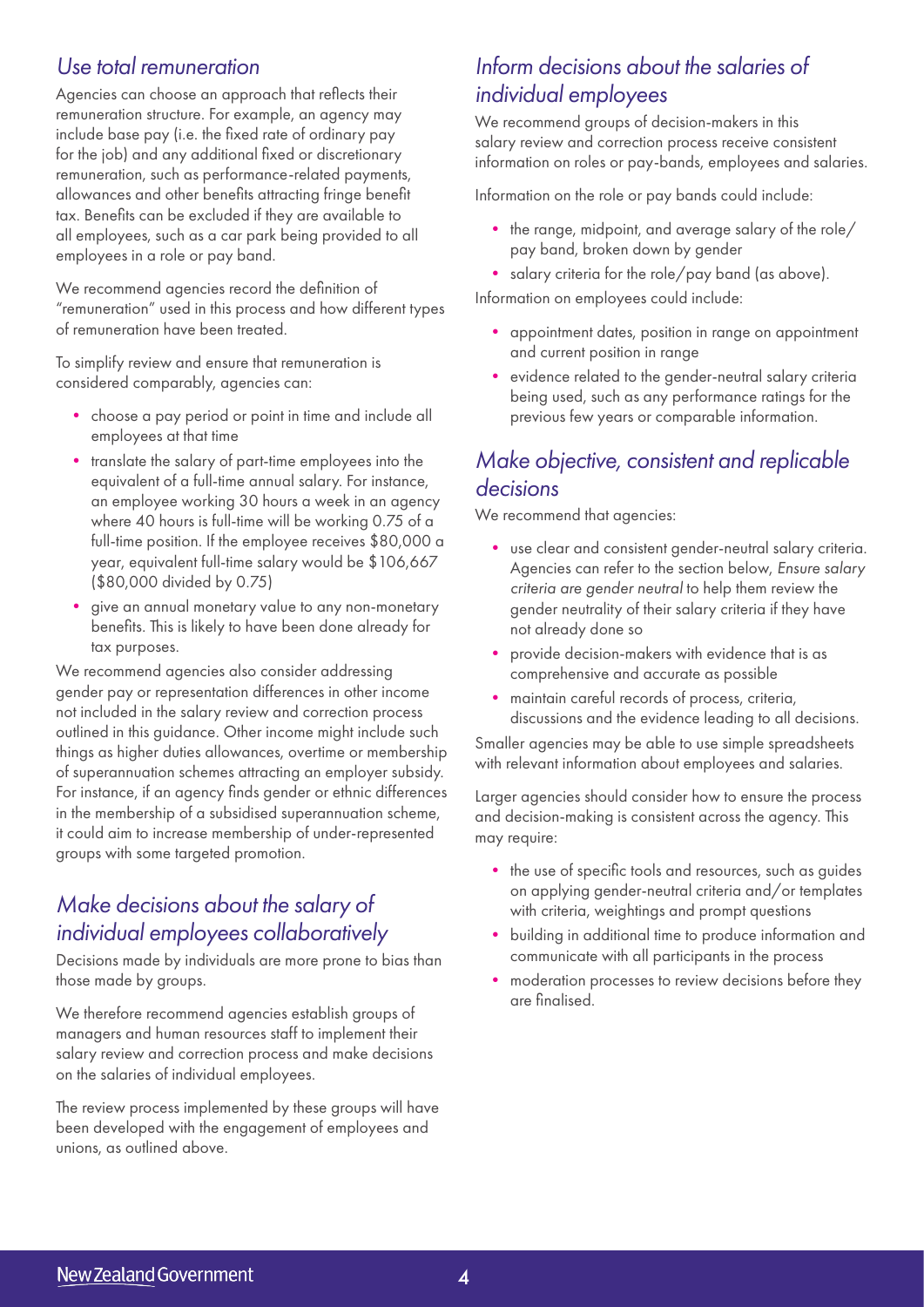#### New Zealand Customs Service case study

#### Agency Context

Approximately 85% of Customs' staff are employed on a collective employment agreement with an eight-band pay system. Positions are assigned to pay bands based on job size and complexity. Job holders tend to start on the same step and progress within bands based on an annual assessment. The structured nature of this system has contributed to a low GPG for this workforce.

The remaining workforce comprises managerial and senior advisory positions, with a less structured pay system. The actions below relate to this segment of the workforce.

#### Initial GPG analysis

In 2018 Customs analysed pay by gender in the eight pay ranges applying to this workforce. With small numbers of employees in each pay range, Customs looked at positions assessed as of similar size and complexity, rather than analysing by the same discipline or occupation. This analysis identified GPGs in most ranges.

#### Individual review of employees

Following the 2018 performance review process, managers worked in groups to allocate staff into one of five levels of performance and contribution. Customs then mapped the current position in range (PIR) of each employee against the PIR of most employees in the same level of performance and contribution. This provided a comparison of current PIR with appropriate PIR for each employee.

The cost of correcting the salaries of all staff below the appropriate PIR for their performance group was more than was budgeted in 2018. Customs, therefore, decided to phase their salary corrections over two years. Most of the correction for all employees was made in 2018, allowing Customs to prioritise employees furthest from where they should be while staying within budget. Customs is planning a further review in 2019 to identify the need for further salary corrections. This will enable it to meet the milestone in the GPG Action Plan.

While uncovering salary anomalies for women, Customs also found a group of men who were paid below the appropriate PIR for their performance group. This was driven by a high proportion of men who had been appointed internally, and a practice of placing internal appointees lower in salary ranges. Customs has subsequently changed the practice of placing internal appointees lower than others.

As result of the mix of men and women requiring salary corrections, this process has not reduced Customs' organisational GPG. However, Customs is confident that by addressing both the impact of gender bias and one of its salary practices it is ensuring all its employees within the same pay ranges are paid equitably.

#### Keeping gaps closed

Customs expects that its actions to ensure gender is not a factor in starting salaries and its ongoing commitment to monitoring will ensure that gaps in the same or similar roles remain closed. Customs has also worked with the Customs Officers Association, E tū and the Public Service Association, in developing its wider plans for addressing the range of factors contributing to its overall GPG.

### *Keep gaps closed*

Agencies can ensure that gains made in their salary review and correction process are sustainable through a combination of:

- the action they will have already taken to ensure gender is not a factor in the starting salaries of new employees
- monitoring GPGs within the same or similar roles as part of their annual agency GPG action plan
- implementing recommendations in guidance on removing bias from wider remuneration systems and practices, to be released later this year.

If monitoring shows that GPGs in the same or similar roles may be re-opening, agencies can consider:

- revisiting the salary review and correction process in this guidance
- revisiting their actions to ensure gender does not affect starting salaries.